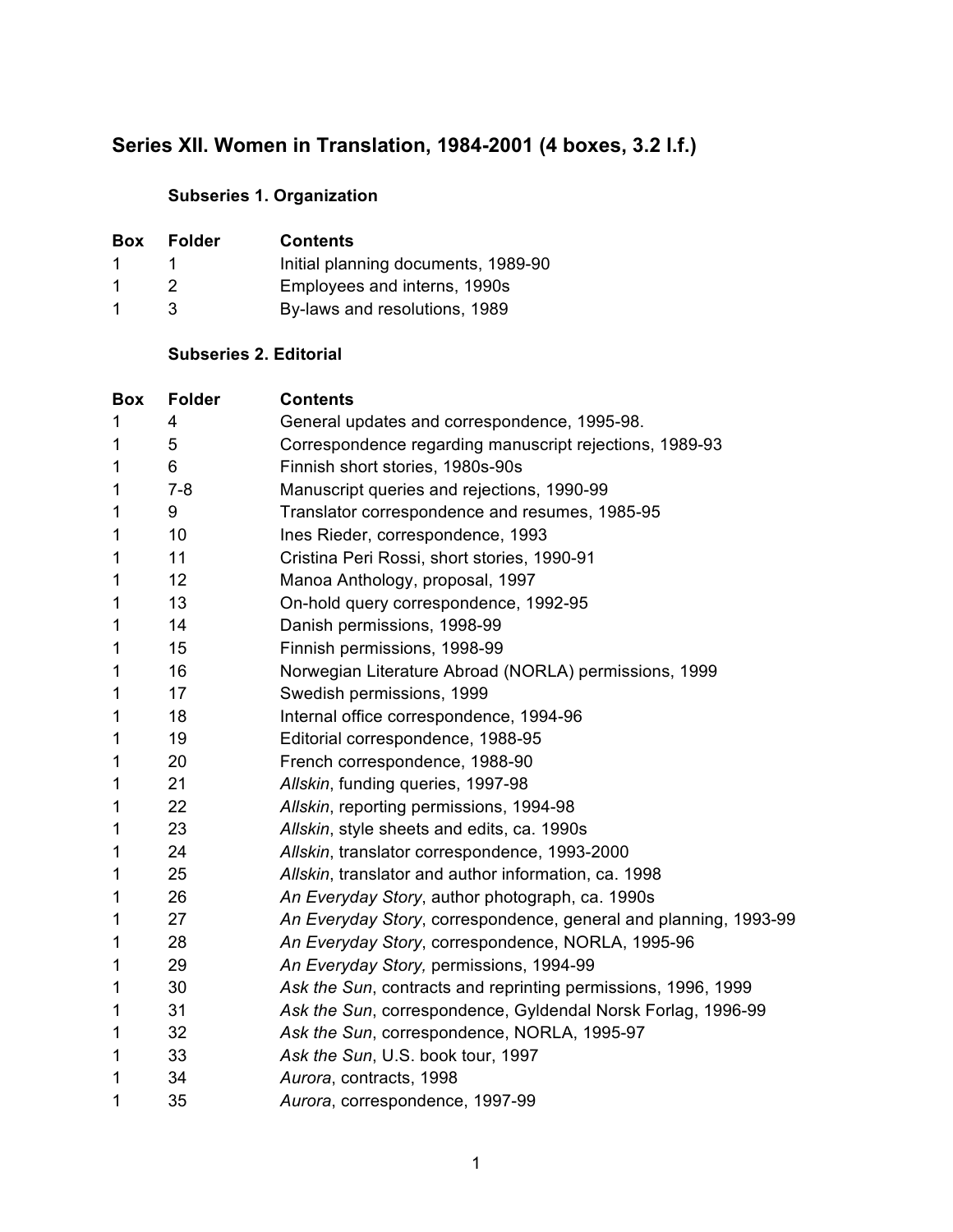| $\mathbf 1$             | 36 | Aurora, cover proof, ca. 1990s                                    |
|-------------------------|----|-------------------------------------------------------------------|
| 1                       | 37 | Aurora, draft, clean, October 1, 1998                             |
| 1                       | 38 | Aurora, draft excerpts, ca. 1990s                                 |
| 1                       | 39 | Aurora, front matter, 1998-99                                     |
| 1                       | 40 | Aurora, galleys, clean copy, November 13, 1998                    |
| 1                       | 41 | Aurora, galleys, first round masters, ca. 1998                    |
| 1                       | 42 | Aurora, zip disk, ca. 1998                                        |
| 1                       | 43 | The Cockatoo's Lie, contracts, 1995, 1999                         |
| 1                       | 44 | The Cockatoo's Lie, correspondence, Dutch Foundation, 1994-98     |
| 2                       | 1  | The Cockatoo's Lie, correspondence, general, 1994-98              |
| $\overline{2}$          | 2  | The Cockatoo's Lie, correspondence, translator, 1994-99           |
| $\overline{2}$          | 3  | Echo, correspondence and planning, 1997-99                        |
| $\overline{2}$          | 4  | Echo, correspondence with translators, 1999                       |
| $\overline{2}$          | 5  | Echo, editorial contract, 1999                                    |
| $\overline{2}$          | 6  | Echo, front and back matter, tip sheet, 1999-2000                 |
| $\overline{2}$          | 7  | Far from the Tree, permission correspondence, 1998                |
| $\overline{2}$          | 8  | The Four Winds, contracts, 1990-96                                |
| $\overline{2}$          | 9  | The Four Winds, correspondence, author, 1990-95                   |
| $\overline{2}$          | 10 | The Four Winds, correspondence, general, 1989-96                  |
| $\overline{2}$          | 11 | The Four Winds, correspondence, NORLA, 1990-96                    |
| $\overline{2}$          | 12 | The Four Winds, correspondence, Ellen Nations, 1990-91            |
| $\overline{2}$          | 13 | The Four Winds, correspondence, regarding Margaret O'Leary        |
|                         |    | translation, 1992-95                                              |
| 2                       | 14 | How Many Miles to Babylon, contracts, 1989-93                     |
| $\overline{2}$          | 15 | How Many Miles to Babylon, correspondence, author, 1993           |
| 2                       | 16 | How Many Miles to Babylon, correspondence, general, 1989-92       |
| $\overline{2}$          | 17 | How Many Miles to Babylon, correspondence, translator, 1988-91    |
| $\overline{2}$          | 18 | How Many Miles to Babylon, planning, 1990                         |
| $\overline{2}$          | 19 | Nothing Happened, correspondence, 1998-99                         |
| $\overline{2}$          | 20 | Two Women in One, contracts and correspondence, 1986-93           |
| $\overline{2}$          | 21 | Under Observation, contracts, 1992                                |
| 2                       | 22 | Under Observation, correspondence, NORLA, 1989-94                 |
| 2                       | 23 | Under Observation, correspondence, 1988-93                        |
| $\overline{2}$          | 24 | Under Observation, front and back matter, introduction, 1991-92   |
| 2                       | 25 | Unmapped Territories, application to King County Arts Commission, |
|                         |    | 1991                                                              |
| $\overline{\mathbf{c}}$ | 26 | Unmapped Territories, contracts, 1989-90                          |
| $\overline{2}$          | 27 | Unmapped Territories, correspondence, editors, 1988-92            |
| $\overline{2}$          | 28 | Unmapped Territories, permissions, 1991-2000                      |
| 2                       | 29 | Unmapped Territories, planning, ca. 1990s                         |
| $\overline{2}$          | 30 | Unnatural Mothers, contracts, 1993-94                             |
| $\overline{2}$          | 31 | Unnatural Mothers, correspondence, 1992-97                        |
| $\overline{2}$          | 32 | Unnatural Mothers, editorial, 1992-94                             |
| 2                       | 33 | Wayfarer, correspondence, Bruce and Chan Fulton, 1995-98          |
|                         |    |                                                                   |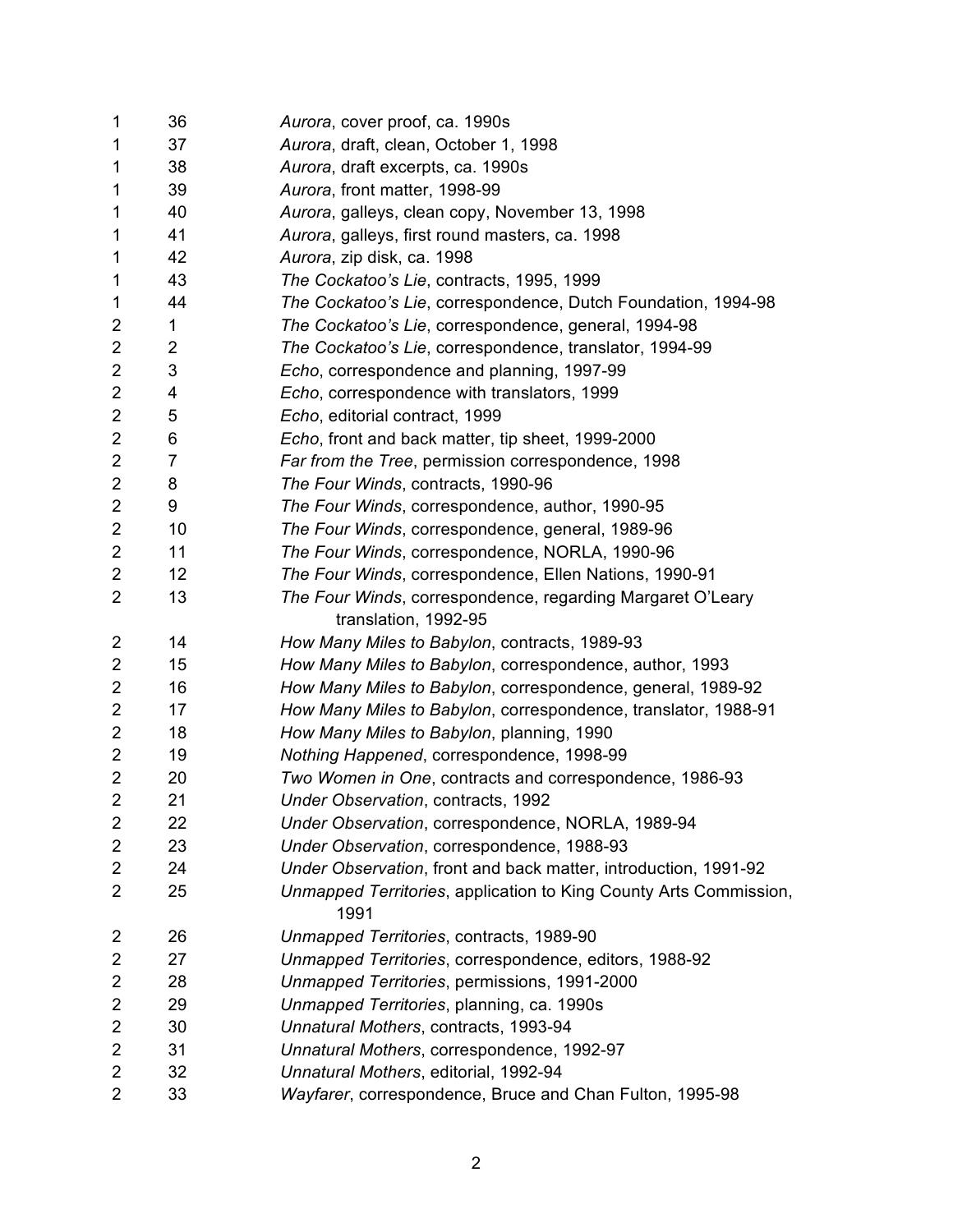- 34 *Wayfarer*, correspondence, Korean Cultural Arts Foundation (includes grant application), UNESCO, 1995-99 35 *Wayfarer*, introduction and general editorial, 1995-97 36 *Wild Card*, contracts, grant application, 1990-92 37 *Wild Card*, correspondence, 1989-92
- 38 *Wild Card*, front and back matter, ca. 1990s

#### **Subseries 3. Production**

| <b>Box</b>     | <b>Folder</b> | <b>Contents</b>                                                                               |
|----------------|---------------|-----------------------------------------------------------------------------------------------|
| $\overline{2}$ | 39            | Allskin, correspondence, cover design, invoices, and notes, 1996-99                           |
| $\overline{2}$ | 40            | An Everyday Story, invoices and specifications, 1994-95                                       |
| $\overline{2}$ | 41            | Ask the Sun, correspondence, cover design, invoices, 1997-98                                  |
| $\overline{2}$ | 42            | Assorted titles: cover photographs, Women in Translation logo, ca. 1990s                      |
| $\mathbf 2$    | 43            | Aurora, correspondence, invoices, photographs, 1996-99                                        |
| $\overline{c}$ | 44            | Barcode orders, Allskin and Ask the Sun, 1997                                                 |
| $\mathbf 2$    | 45            | Bookcrafters invoices, 1996-98                                                                |
| $\overline{2}$ | 46            | The Cockatoo's Lie, art, front and back matter, galley edits, photographs,<br>1995-96         |
| $\overline{c}$ | 47            | The Cockatoo's Lie, invoices and notes, 1996                                                  |
| $\overline{2}$ | 48            | Echo, cover, invoices, typesetting, 1999-2000                                                 |
| $\overline{2}$ | 49            | The Four Winds, correspondence, cover design, invoices, 1995-96                               |
| $\overline{2}$ | 50            | The Four Winds, layout and design, synopsis and sample translation,<br>1995                   |
| $\overline{2}$ | 51            | Gilliland Printing Company, company information, promotional and<br>marketing materials, 1994 |
| $\overline{2}$ | 52            | How Many Miles to Babylon, correspondence, invoices, typesetting and<br>design, 1991-92       |
| 2              | 53            | Nothing Happened reprint, back cover, galleys, invoices, 1998-99                              |
| $\overline{2}$ | 54            | Reprint bids: Nothing Happened, Constance Ring, 1998                                          |
| $\overline{2}$ | 55            | Two Women in One, correspondence, invoices, typesetting and design,<br>1991, 1994             |
| $\overline{2}$ | 56            | Under Observation, correspondence, invoices, 1991-93                                          |
| $\overline{2}$ | 57            | Unmapped Territories, correspondence, invoices, typesetting and design,<br>1991-92            |
| $\overline{2}$ | 58            | Unnatural Mothers, design, printing correspondence, 1994-95                                   |
| $\mathbf 2$    | 59            | Wayfarer, correspondence, invoices, typesetting and design, 1996-97                           |
| $\overline{2}$ | 60            | Wild Card, art, correspondence, invoices, 1992                                                |

### **Subseries 4. Publicity**

| <b>Box</b> | Folder | <b>Contents</b>                          |
|------------|--------|------------------------------------------|
| 3          |        | General publicity, 1990-2000             |
| 3          |        | Feminist Book Store News, correspondence |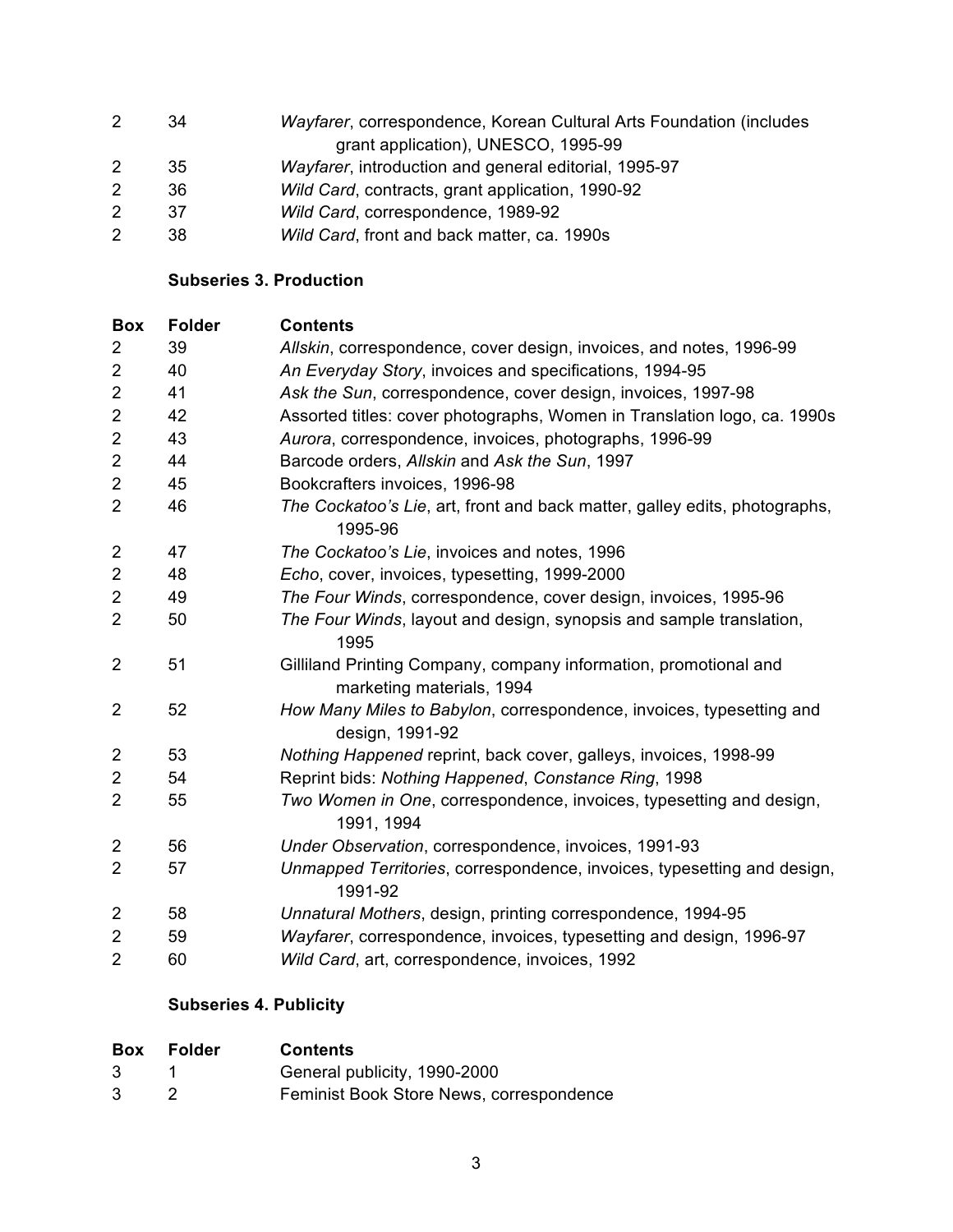|   |    | Publicity, 1990s                                                      |
|---|----|-----------------------------------------------------------------------|
| 3 | 3  | Amazon.com promotion, 1995-98                                         |
| 3 | 4  | Allskin, promotional materials, reviews, 1998-99                      |
| 3 | 5  | An Everyday Story, reviews, 1984-86, 1989, 1995, 1997                 |
| 3 | 6  | Ask the Sun, reviews, 1998                                            |
| 3 | 7  | Aurora, promotional materials, 1998-2000                              |
| 3 | 8  | Echo, promotional materials, 2000                                     |
| 3 | 9  | The Four Winds, reviews, 1989, 1993, 1996                             |
| 3 | 10 | How Many Miles to Babylon, promotional materials, 1989-93             |
| 3 | 11 | Nothing Happened, book tour, 1986-88                                  |
| 3 | 12 | Nothing Happened, promotional materials, reviews, review copy record, |
|   |    | 1986-94                                                               |
| 3 | 13 | Two Women in One, reviews, 1986-87, 1990-93                           |
| 3 | 14 | Under Observation, reviews, 1992-95                                   |
| 3 | 15 | Unmapped Territories, reviews, 1991-93                                |
| 3 | 16 | Wayfarer, reviews, 1997-2000                                          |
| 3 | 17 | Wild Card, reviews, 1992-93                                           |
| 3 | 18 | Words of Farewell, reviews, 1990-97                                   |

# **Subseries 5. Financial Records [Some materials restricted]**

| <b>Box</b> | <b>Folder</b>  | Contents                                                      |
|------------|----------------|---------------------------------------------------------------|
| 3          | 19             | Correspondence, assorted, 1990-92                             |
| 3          | 20             | Correspondence, Joan Drury, 1990-93                           |
| 3          | 21             | Correspondence, IRS, 1990-99                                  |
| 3          | 22             | Correspondence, Robert D. Kaplan, Attorney at Law, 1989-91    |
| $\sqrt{3}$ | 23             | Echo, funding, Danish, 1998-2000                              |
| 3          | 24             | Echo, funding, Finnish, 1999-200                              |
| 3          | 25             | Echo, funding, Norwegian Literature Abroad (NORLA), 1997-2000 |
| 3          | 26             | Echo, funding, Swedish, 1998-2000                             |
| 3          | 27             | Echo, translators' fees, 1999-2001                            |
| 3          | 28             | Funding, Harmony Women's Fund, 1990-94                        |
| 3          | 29             | Funding, Microsoft Matching Gifts Program, 1995-98            |
| 3          | 30             | Funding, guidelines and brainstorming, 1991-92                |
| 3          | 31             | Funding, letters and contributors lists, 1993-96              |
| 3          | 32-36          | Fundraising materials, 1990-97 [RESTRICTED]                   |
| 3          | $37 - 44$      | National Endowment for the Arts (NEA), grants, 1990-99        |
| 3          | 45             | Royalties, assorted, 1992-93                                  |
| 3          | 46             | Royalties and sales reports, 1993-99                          |
| 4          | 1              | Royalties, The Four Winds, How Many Miles to Babylon, 1993-97 |
| 4          | $\overline{2}$ | Royalties, Two Women in One, 1986-96                          |
| 4          | 3              | Royalties, Unmapped Territories, 1994-97                      |
| 4          | 4              | Royalties, Unnatural Mothers, Wild Card, 1994-96              |
| 4          | 5              | Women in Translation, board meetings, 1991                    |
|            |                |                                                               |